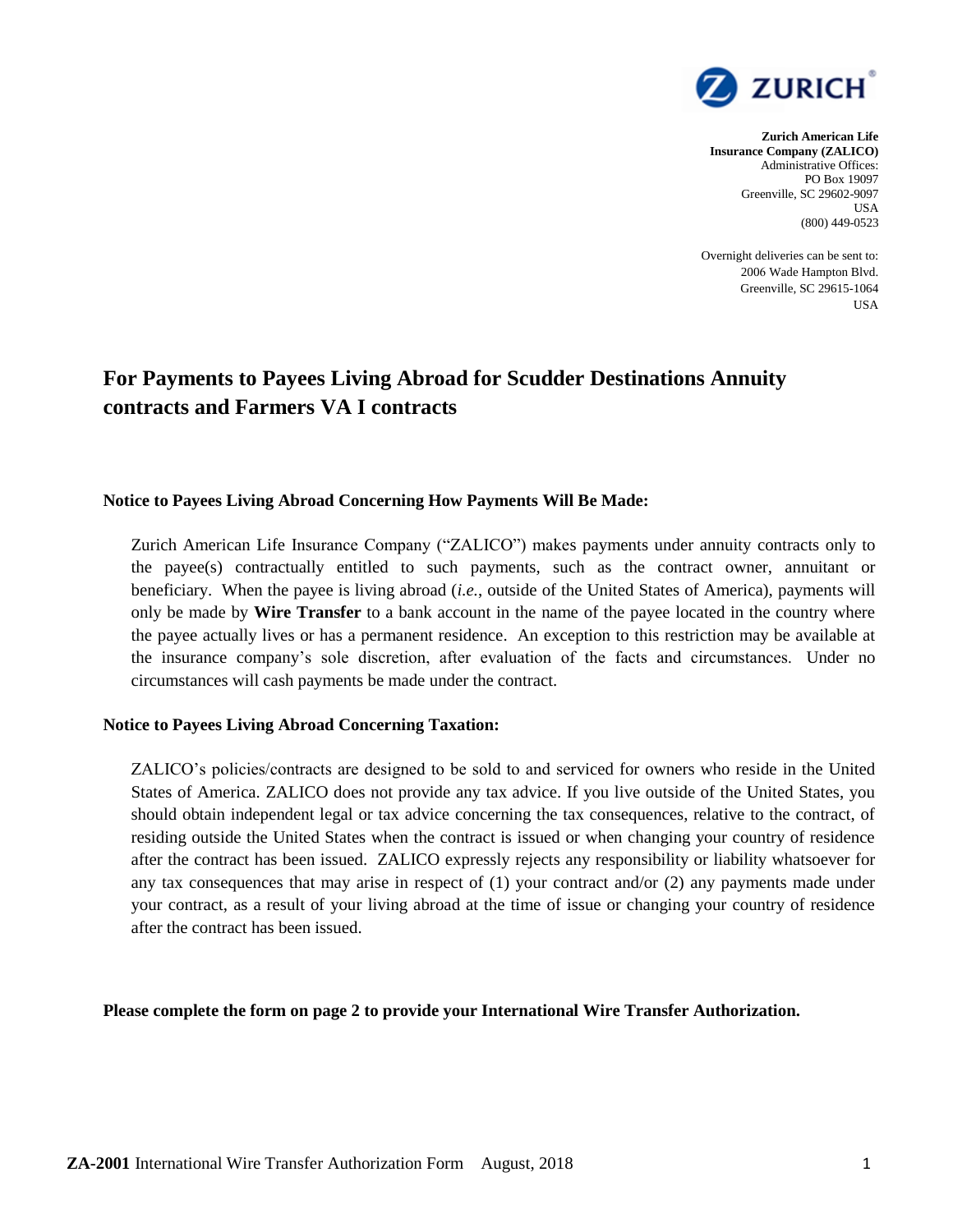| <b>International Wire Transfer Authorization Form (You will receive payments in US Dollars)</b>                                                                                                                                                                                                                                                                                                                                                                                                                                                                                                           |  |  |  |
|-----------------------------------------------------------------------------------------------------------------------------------------------------------------------------------------------------------------------------------------------------------------------------------------------------------------------------------------------------------------------------------------------------------------------------------------------------------------------------------------------------------------------------------------------------------------------------------------------------------|--|--|--|
|                                                                                                                                                                                                                                                                                                                                                                                                                                                                                                                                                                                                           |  |  |  |
|                                                                                                                                                                                                                                                                                                                                                                                                                                                                                                                                                                                                           |  |  |  |
|                                                                                                                                                                                                                                                                                                                                                                                                                                                                                                                                                                                                           |  |  |  |
|                                                                                                                                                                                                                                                                                                                                                                                                                                                                                                                                                                                                           |  |  |  |
|                                                                                                                                                                                                                                                                                                                                                                                                                                                                                                                                                                                                           |  |  |  |
|                                                                                                                                                                                                                                                                                                                                                                                                                                                                                                                                                                                                           |  |  |  |
|                                                                                                                                                                                                                                                                                                                                                                                                                                                                                                                                                                                                           |  |  |  |
|                                                                                                                                                                                                                                                                                                                                                                                                                                                                                                                                                                                                           |  |  |  |
|                                                                                                                                                                                                                                                                                                                                                                                                                                                                                                                                                                                                           |  |  |  |
| Your Address (where I live outside of the United States):                                                                                                                                                                                                                                                                                                                                                                                                                                                                                                                                                 |  |  |  |
| <u> 1989 - Johann Barn, mars ann an t-Amhainn an t-Amhainn an t-Amhainn an t-Amhainn an t-Amhainn an t-Amhainn an</u>                                                                                                                                                                                                                                                                                                                                                                                                                                                                                     |  |  |  |
| <u> 1989 - Johann Harry Harry Harry Harry Harry Harry Harry Harry Harry Harry Harry Harry Harry Harry Harry Harry</u>                                                                                                                                                                                                                                                                                                                                                                                                                                                                                     |  |  |  |
|                                                                                                                                                                                                                                                                                                                                                                                                                                                                                                                                                                                                           |  |  |  |
| Note: Do not use initials or abbreviations when entering wire information, unless the title exactly matches the name<br>for the account or institution.                                                                                                                                                                                                                                                                                                                                                                                                                                                   |  |  |  |
| <b>Certification:</b>                                                                                                                                                                                                                                                                                                                                                                                                                                                                                                                                                                                     |  |  |  |
| I understand that Zurich American Life Insurance Company ("ZALICO") makes payments under its annuity<br>$\bullet$<br>contracts only to the payee(s) contractually entitled to such payments and that payments will be made by Wire<br>Transfer to my Receiving Bank account in my name where I actually live or have a permanent residence abroad.<br>I authorize ZALICO to wire the payment under my contract to my Receiving Bank according to my instructions<br>$\bullet$<br>provided above.<br>I understand that ZALICO may reduce my annuity payment amount for the related fees or service charges |  |  |  |
| incurred by ZALICO's bank.<br>I understand that I will obtain independent legal or tax advice concerning the tax consequences, relative to my<br>$\bullet$<br>contract, of residing outside of United States.                                                                                                                                                                                                                                                                                                                                                                                             |  |  |  |
|                                                                                                                                                                                                                                                                                                                                                                                                                                                                                                                                                                                                           |  |  |  |
|                                                                                                                                                                                                                                                                                                                                                                                                                                                                                                                                                                                                           |  |  |  |